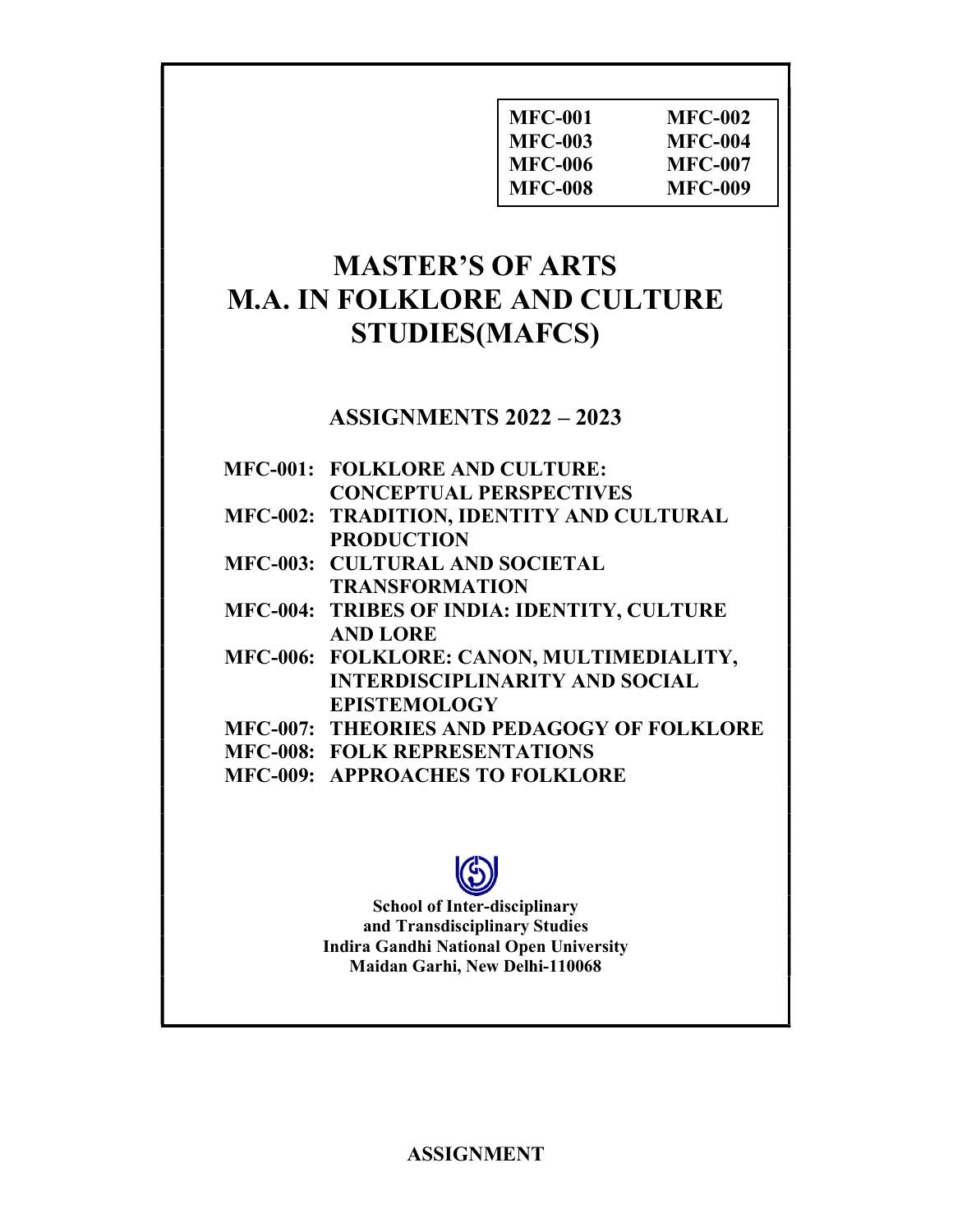# For MA IN FOLKLORE AND CULTURE STUDES MFC 001 TO MFC -009

### Programme:MAFCS Course Code: MFC-001, MFC-002, MFC-003 & MFC-004, MFC-006, MFC-007, MFC-008 & MFC-009/2022-23

Dear Learners,

You are required to do one assignment for each Course (MFC-001 TO MFC-009, MFC-005 being a project paper) of the PG Diploma in Folklore and Culture Studies. Each assignment is a Tutor Marked Assignment (TMA) and carries 100 marks. Each assignment covers the entire course.

Aims: This TMA is concerned mainly with assessing your application and understanding of the course material. You are not required to reproduce chunks of information from the course material but to apply the information you have acquired during the course of study. This assignment aims to teach as well as to assess your performance. Please ensure that you read all the units of the course. Do make points as you go along. If there is anything you do not understand, please ask the Counsellors at your Study Centre for clarification. Once you are able to do the assignment satisfactorily, you will be ready to take the Term-end exam with confidence.

Instructions: Before attempting the assignment, please read the following instructions carefully.

- 1. Read the detailed instructions about the assignment given in the Programme Guide.
- 2. Write your Enrolment Number, Name, Full Address and Date on the top right corner of the first page of your response sheet(s).
	- 3. Write the Course Title, Assignment Number and the Name of the Study **Centre** you are attached to, in the centre of the first page of your response sheet(s).

| The top of the first page of your response sheet should look like this: |                     |
|-------------------------------------------------------------------------|---------------------|
|                                                                         |                     |
|                                                                         |                     |
|                                                                         |                     |
| <b>COURSE TITLE:</b>                                                    |                     |
| ASSIGNMENT NO:                                                          |                     |
| <b>STUDY</b>                                                            | <b>CENTRE:DATE:</b> |
|                                                                         |                     |

- 4. Use only A4 paper size for your assignment and tag all the pages carefully.
- 5. Write the relevant question number with each answer.
- 6. You should write the answer in your own handwriting.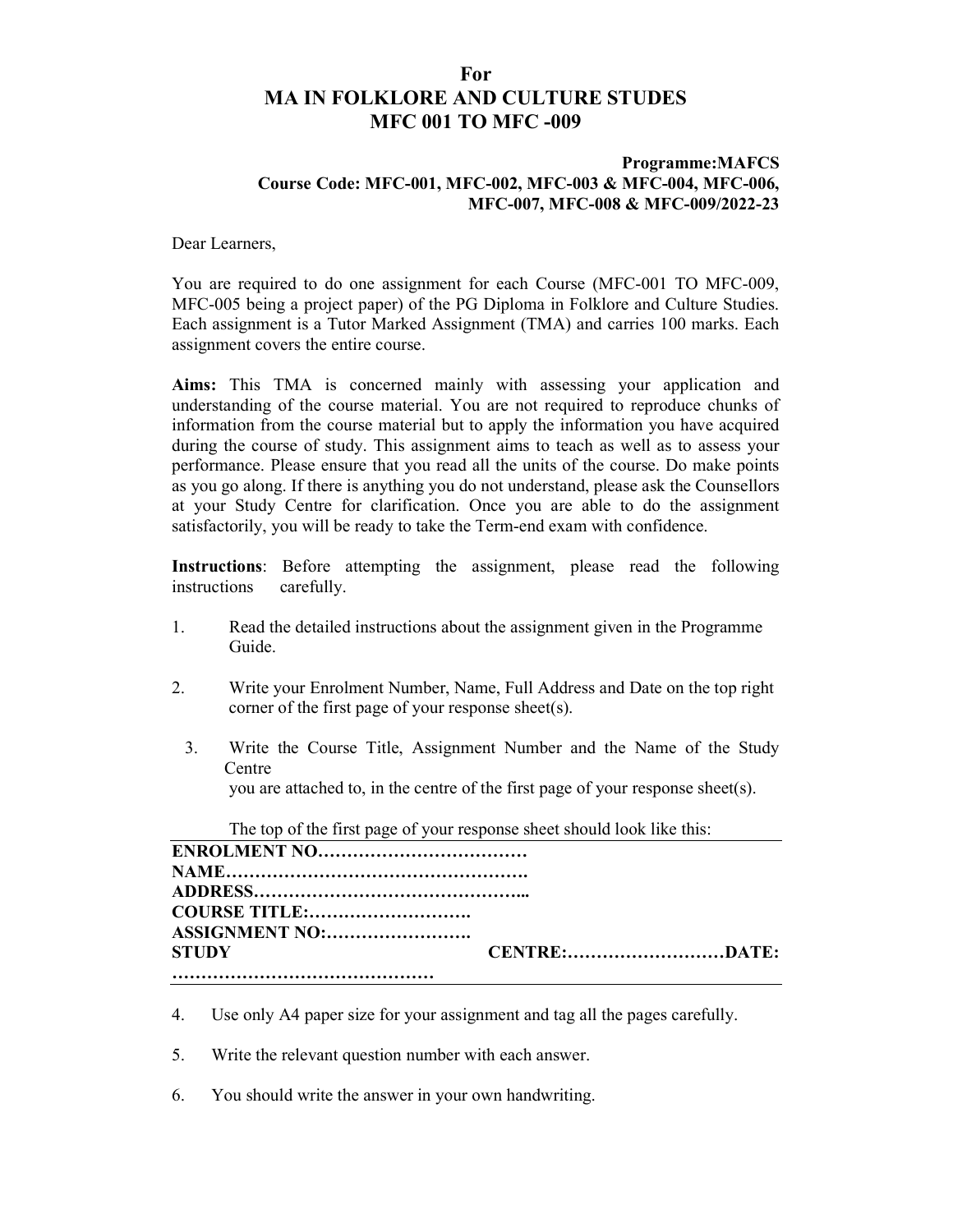- 7. Submission: The completed assignment should be sent to the Coordinator of the Study Centre allotted to you as per the dates given on the University website i.e. www.ignou.ac.in Please read the instructions given in your Programme Guide.
- 8. These assignment questions are valid for the 2022 and 2023

Now read the following guidelines carefully before answering the questions.

# GUIDELINES FOR TMAs

You will find it useful to keep the following points in mind:

- 1. Planning: Read the questions carefully. Go through the points on which they are based. Make some points regarding each question and then rearrange these in a logical order. And please write the answers in your own words. Do not reproduce passages from the units.
- 2. Oganisation: Be a little more selective and analytic before drawing up a rough outline of your answer. In an essay-type question, give adequate attention to your introduction and conclusion. The introduction must offer your brief interpretation of the question and how you propose to develop it. The conclusion must summarize your response to the question. In the course of your answer, you may like to make references to other texts or books as this will add some depth to your analysis.

### Make sure that your answer:

- (a) is logical and coherent;
- (b) has clear connections between sentences and paragraphs;
- (c) is written correctly giving adequate consideration to your expression, style and presentation;
- (d) does not exceed the number of words indicated in the question.
- 3. Presentation: Once you are satisfied with your answers, you can write down the final version for submission, writing each answer neatly and underlining the points you wish to emphasize.

Remember that you must submit your assignments before you can appear for the Term End Exams. Please remember to keep a copy of your completed assignment, just in case the one you submitted is lost in transit. Good luck with your work!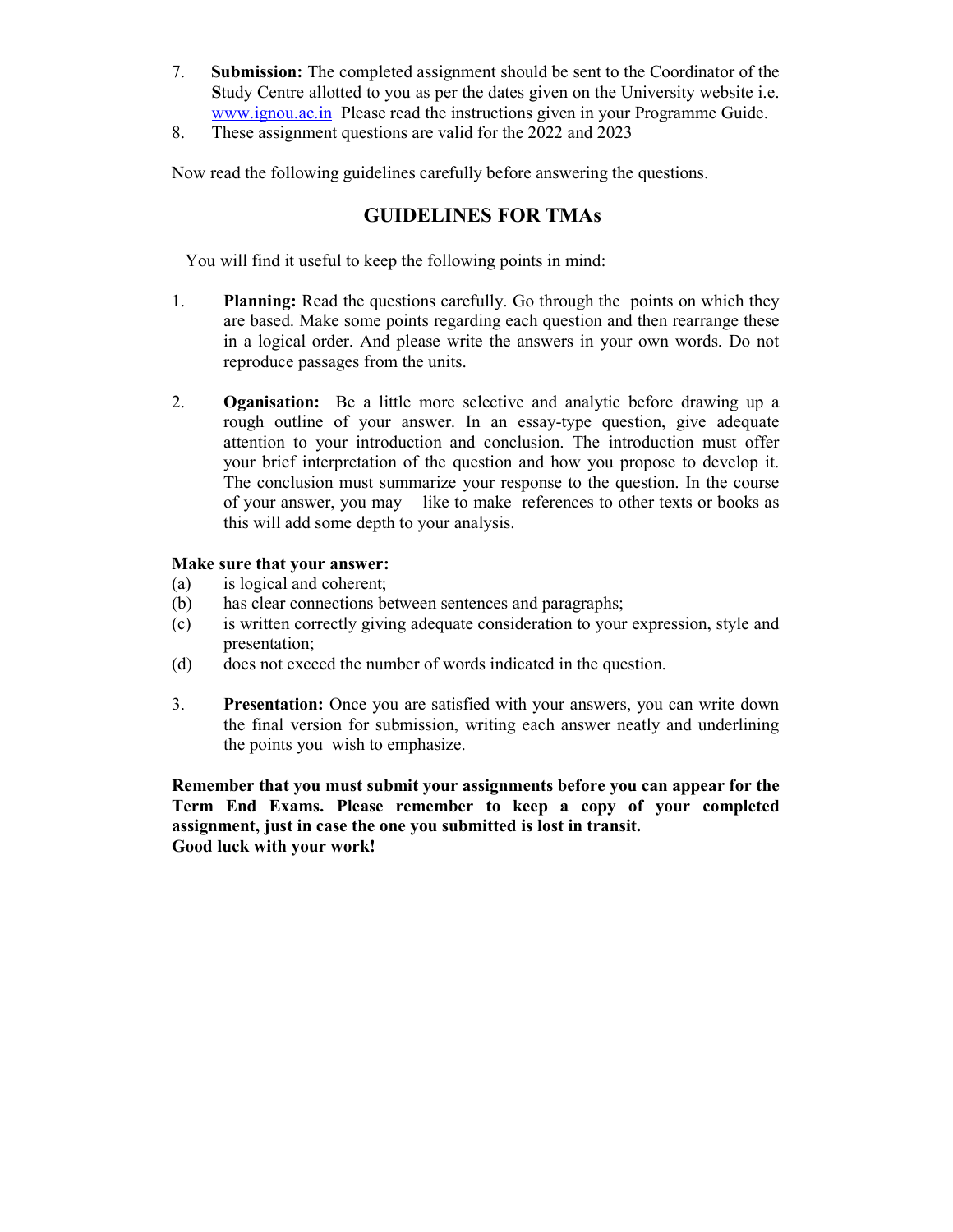# MFC-001 FOLKLORE AND CULTURE: CONCEPTUAL PERSPECTIVES

| Course Code            | : MFC-001                                       |
|------------------------|-------------------------------------------------|
| Course Title           | : Folklore and Culture: Conceptual Perspectives |
| <b>Assignment Code</b> | : MFC-001/TMA-01/2022-23                        |
| Coverage               | : All Blocks                                    |

# TUTOR MARKED ASSIGNMENT

Maximum Marks 100

# Attempt any five questions. All questions carry equal marks. (20x5)

| 1.<br>2. | Discuss the roles of Grimms Brothers in the introduction of folklore in research<br>and pedagogy.<br>What is the structural approach to the study of folklore? | (20)<br>(20) |
|----------|----------------------------------------------------------------------------------------------------------------------------------------------------------------|--------------|
| 3.       | Why do you think that classical, folk and popular cultures are closely<br>interrelated?                                                                        | (20)         |
| 4.       | What is the Diffusionalists' School of Thought? What is Culture and Marxist<br>Thought?                                                                        | (20)         |
| 5.       | Discuss 'folk forms as protest' with special reference to Folk Ballads.                                                                                        | (20)         |
| 6.       | Do you agree that multilingualism leads to the death of one's own language?<br>Justify your hypothesis.                                                        |              |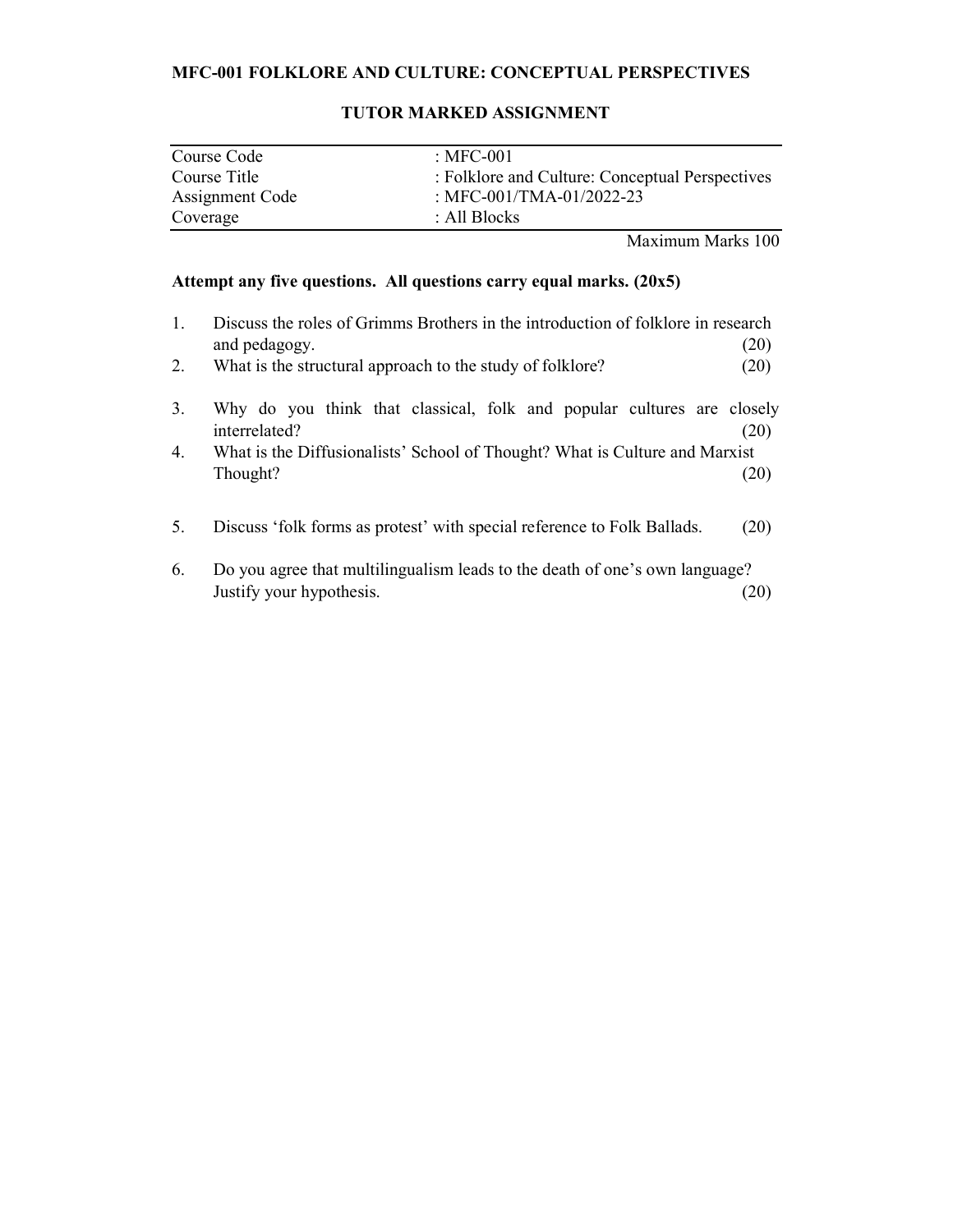# MFC-002 TRADITION, IDENTITY AND CULTURAL PRODUCTION

| Course Code     | : MFC-002                                     |
|-----------------|-----------------------------------------------|
| Course Title    | : Tradition, Identity and Cultural Production |
| Assignment Code | : MFC-002/TMA-01/2022-23                      |
| Coverage        | : All Blocks                                  |

## TUTOR MARKED ASSIGNMENT

Maximum Marks 100

# Attempt any five questions. All questions carry equal marks.  $(20x5)$

| 1. | Write a critical note on Tradition and Innovation. Discuss the case study of   |      |
|----|--------------------------------------------------------------------------------|------|
|    | Biswakarma festival as an 'invented' tradition.                                | (20) |
| 2. | Discuss folk medicines with special reference to Ayurveda and Unani, placing   |      |
|    | them in the contemporary research of folk narratives.                          | (20) |
| 3. | Does creativity affect tradition? Justify your answer with case studies.       | (20) |
| 4. | What are the main tenets of the Primordialist Theory of Identity and           |      |
|    | Transformation?                                                                | (20) |
| 5. | Discuss Halloween as a folk tradition, and talk about its Indian counterpart.  |      |
|    |                                                                                | (20) |
| 6. | What is the basic argument of the Frankfurt School of Art and                  |      |
|    | Commodification?                                                               | (20) |
| 7. | What are some of the measures taken by the UN to preserve traditional culture? |      |
|    |                                                                                | (20) |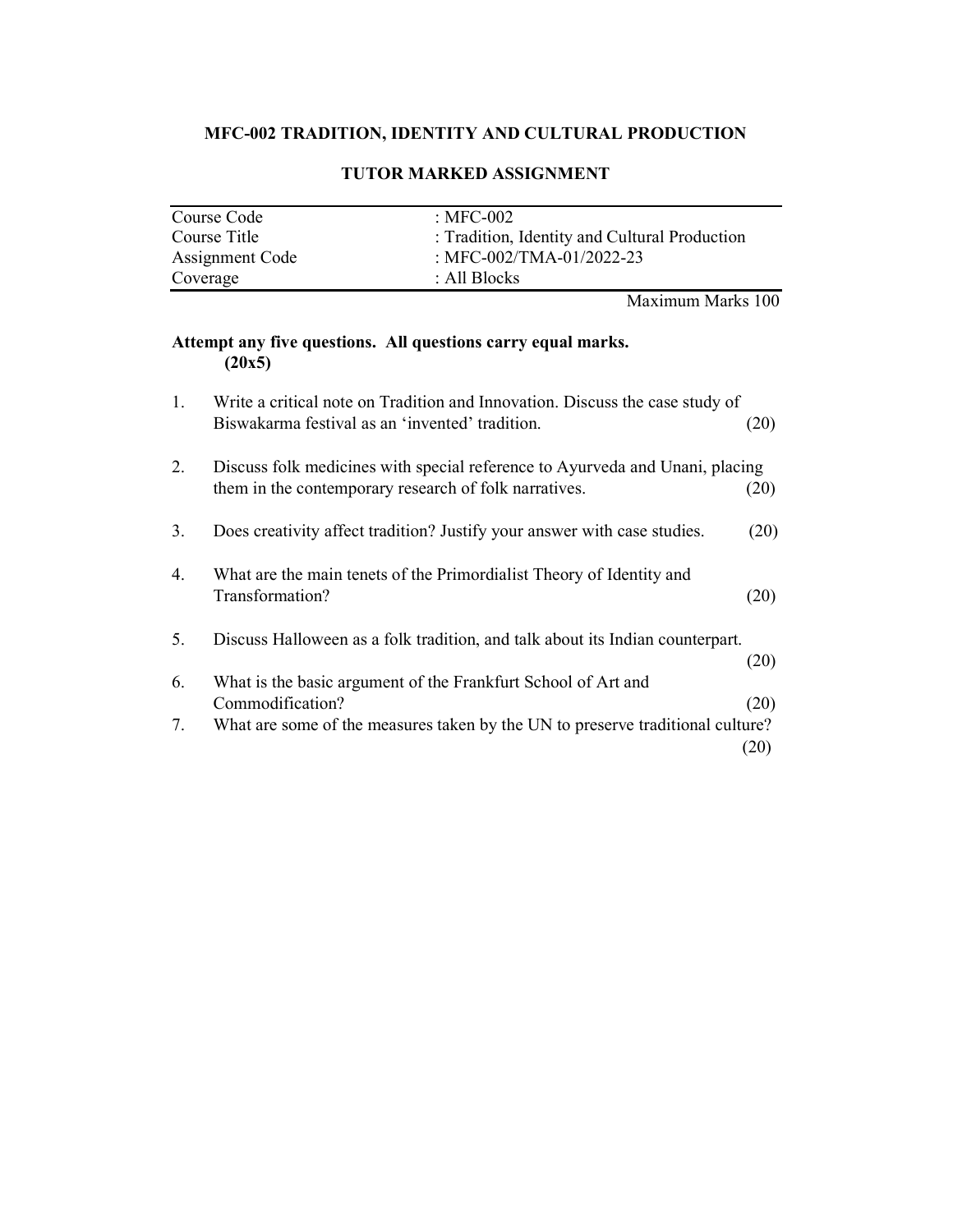## MFC-003 CULTURAL AND SOCIETAL TRANSFORMATION

| Course Code     | : MFC-003                              |
|-----------------|----------------------------------------|
| Course Title    | : Cultural and Societal Transformation |
| Assignment Code | : MFC-003/TMA-01/2022-23               |
| Coverage        | : All Blocks                           |

#### TUTOR MARKED ASSIGNMENT

Maximum Marks 100

- 1. What are the similarities and differences between textiles, totems and masks as non-verbal folk forms? (20)
- 2. What are the analytical models similar to the oral-written traditions for describing culture? (20)
- 3. Do you think that folk genres change and evolve over time? Give examples to justify your answer. (20)
- 4. Discuss the issues and debates on 'folk representations'. (20)
- 5. How is 'translation' different from 'rendering' when it comes to the translation of Indian folk texts? (20)
- 6. How is folklore represented in Hindi movies? Discuss with case studies. (20)
- 7. Discuss folk narratives in the pre-modern and post-modern world literatures. (20)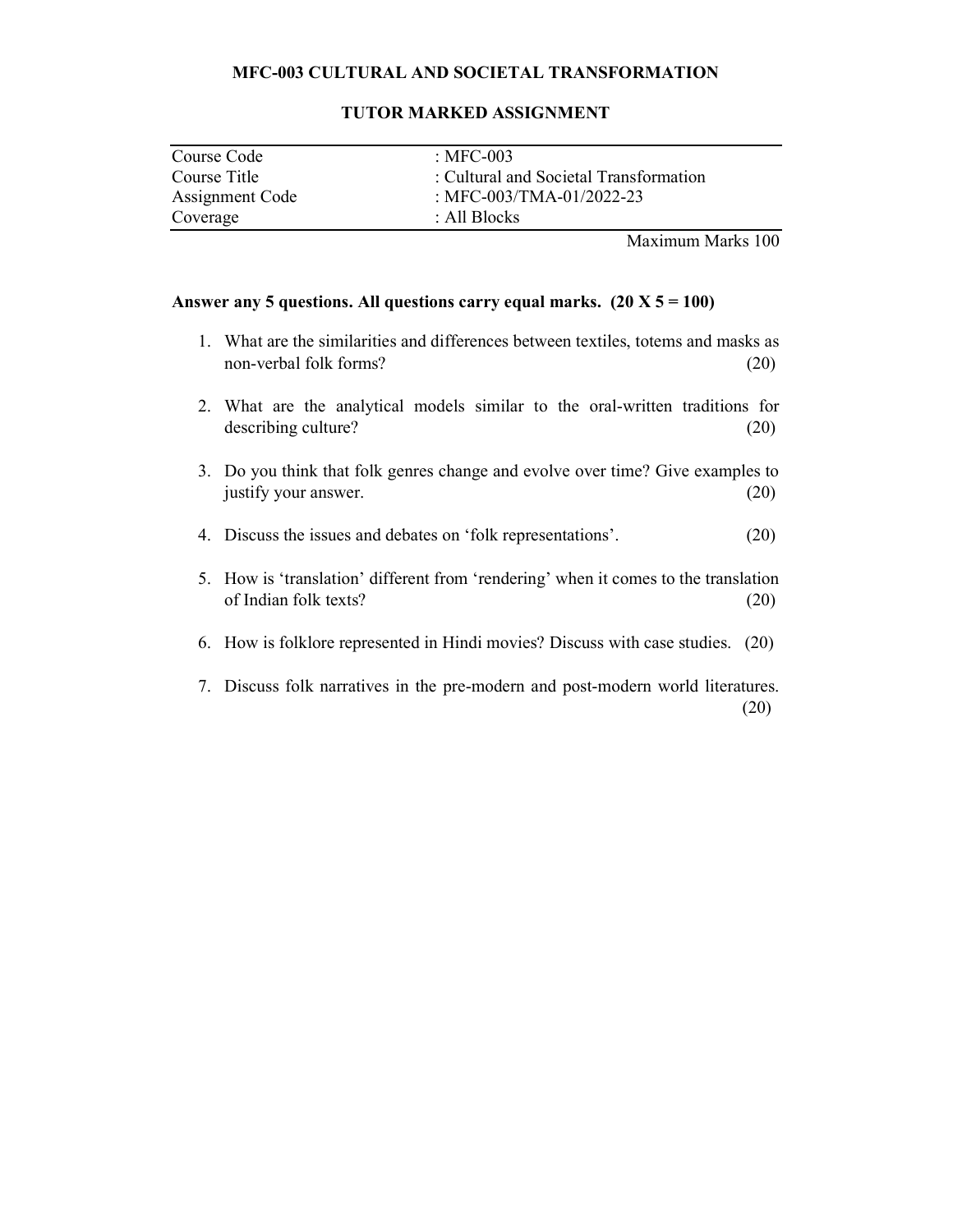#### MFC-004 TRIBES OF INDIA: IDENTITY, CULTURE AND LORE

| Course Code            | : MFC-004                                     |
|------------------------|-----------------------------------------------|
| Course Title           | : Tribes of India: Identity, Culture and Lore |
| <b>Assignment Code</b> | : MFC-004/TMA-01/2022-23                      |
| Coverage               | : All Blocks                                  |

## TUTOR MARKED ASSIGNMENT

Maximum Marks 100

- 1. What are the political and social debates on the definition of the nomenclature 'tribe'? (20)
- 2. Discuss the linguistic and racial distribution of Indian tribes. (20)
- 3. How do the tribes represent the 'other'? Discuss your views from the perspectives of Essentialism. (20)
- 4. What are the main reasons for culture clash? What role do the privileged play in any kind of culture clash? (20)
- 5. Discuss the migrant tribes and their strategies of survival. (20)
- 6. Is the sea the source of livelihood for the Nicobarese tribes? Describe the governmental policies to safeguard the tribal rights of the Nicobarese tribes.  $(20)$
- 7. Define 'autonomy and agency' vis-à-vis the tribes of India. (20)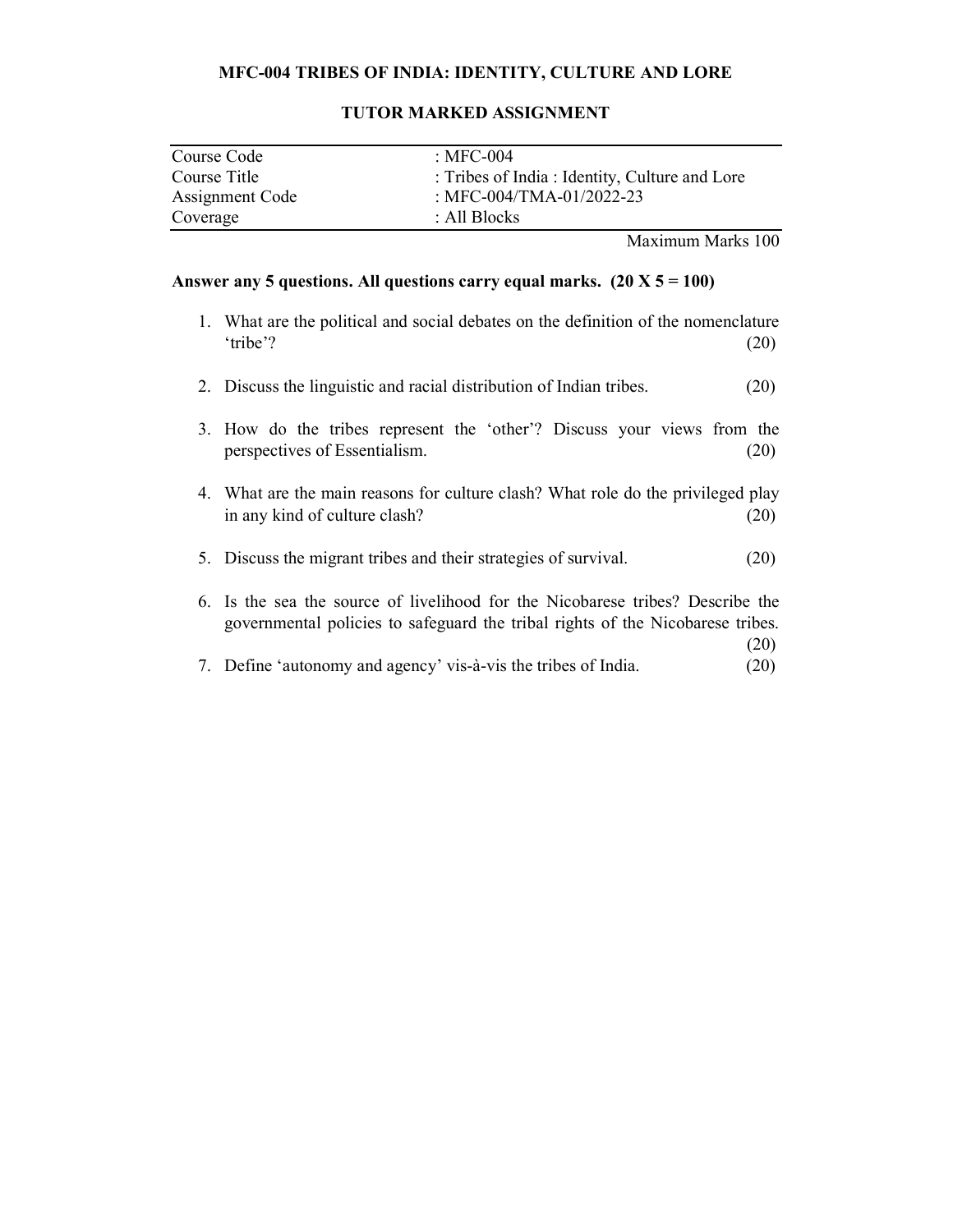#### MFC-006 : FOLKLORE: CANON, MULTIMEDIALITY, INTERDISCIPLINARITY AND SOCIAL EPISTEMOLOGY

#### TUTOR MARKED ASSIGNMENT

| Folklore: Canon, Multimediality, |
|----------------------------------|
| Interdisciplinarity and Social   |
|                                  |
| MFC-006/TMA-01/2022-23           |
|                                  |
|                                  |

Maximum Marks 100

| Explain the importance of cultural milieu for the emergence of the contemporary |      |
|---------------------------------------------------------------------------------|------|
| trends in folklore studies.                                                     | (20) |

- 2. What is "Performance-centeredApproach" to the study of folklore? (20)
- 3. What are the different terms used to refer to folklore in different culture? Explain the terms with examples. (20)
- 4. What has been the role of regional folklore centres in the development of Folklore Studies in India? (20)
- 5. Write a long note on the Oral-formulaic theory. (20)
- 6. Why should we study Globalization while studying visual cultures? (20)
- 7. How is gender constructed in folk performative cultures? (20)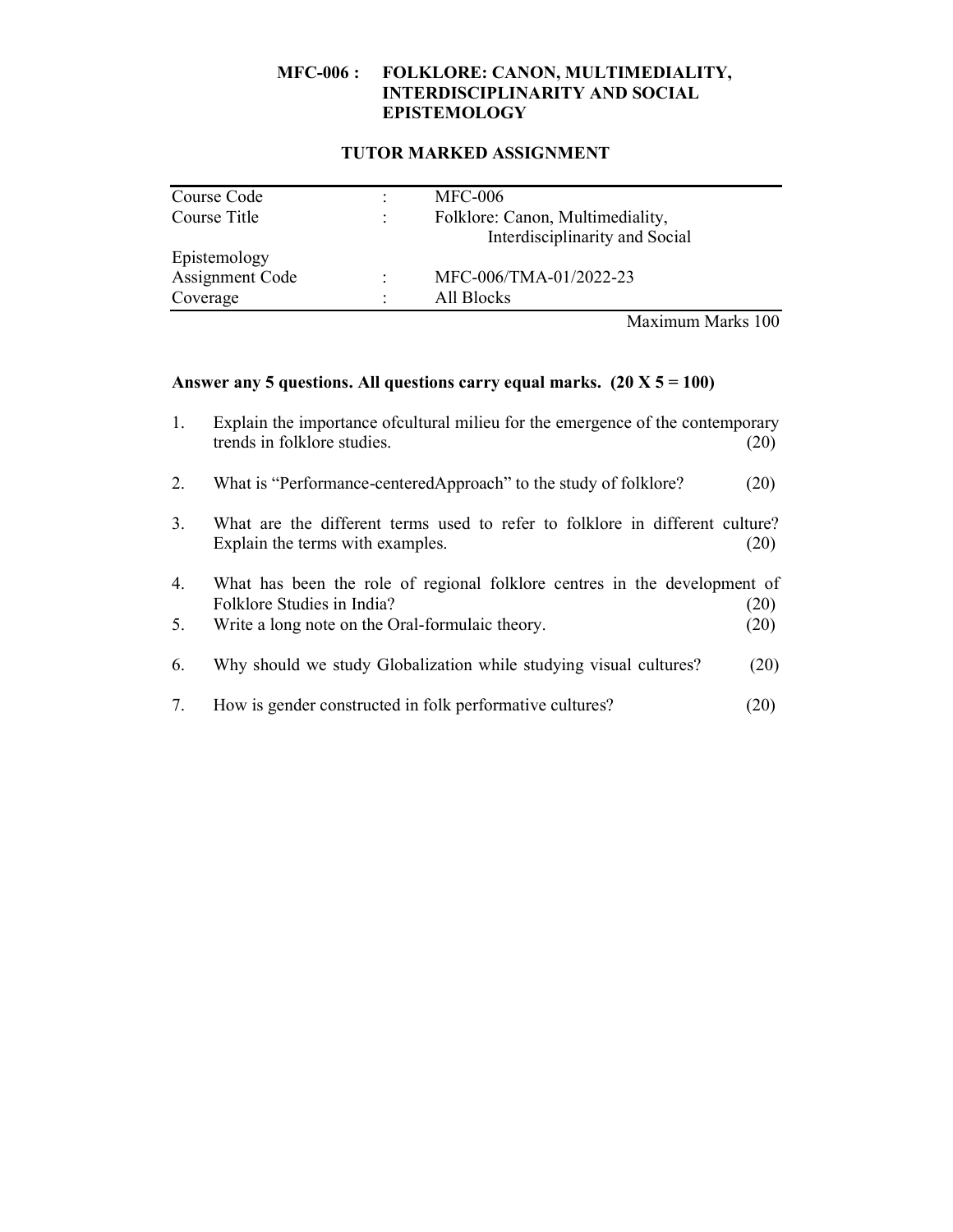#### MFC-007 : THEORIES AND PEDAGOGY OF FOLKLORE

| Course Code     |   | $MFC-007$                         |
|-----------------|---|-----------------------------------|
| Course Title    |   | Theories and Pedagogy of Folklore |
| Assignment Code | ٠ | MFC-007/TMA-01/2022-23            |
| Coverage        |   | All Blocks                        |

#### TUTOR MARKED ASSIGNMENT

Maximum Marks 100

- 1. Highlight the salient features of different schools in folklore studies. (20)
- 2. What are the major methods and theoretical tools that are applied to folklore studies? (20)
- 3. What is the Aarne Thompson Index? How is it useful for folklorists? Explain with case studies. (20)
- 4. Elaborately discuss any animal centric folk tale which is similar to any tale from Jataka Tales or/and Panchatantra. (20)
- 5. Do you believe authors of written folk literature should be held accountable for appropriation of the original sources into their own work? Give reasons for your answer. (20)
- 6. How do folklores pertaining to healing and redemption serve as tools of  $power?$  (20)
- 7. Explain the effects of inclusivity from modern perspectives in folklores. (20)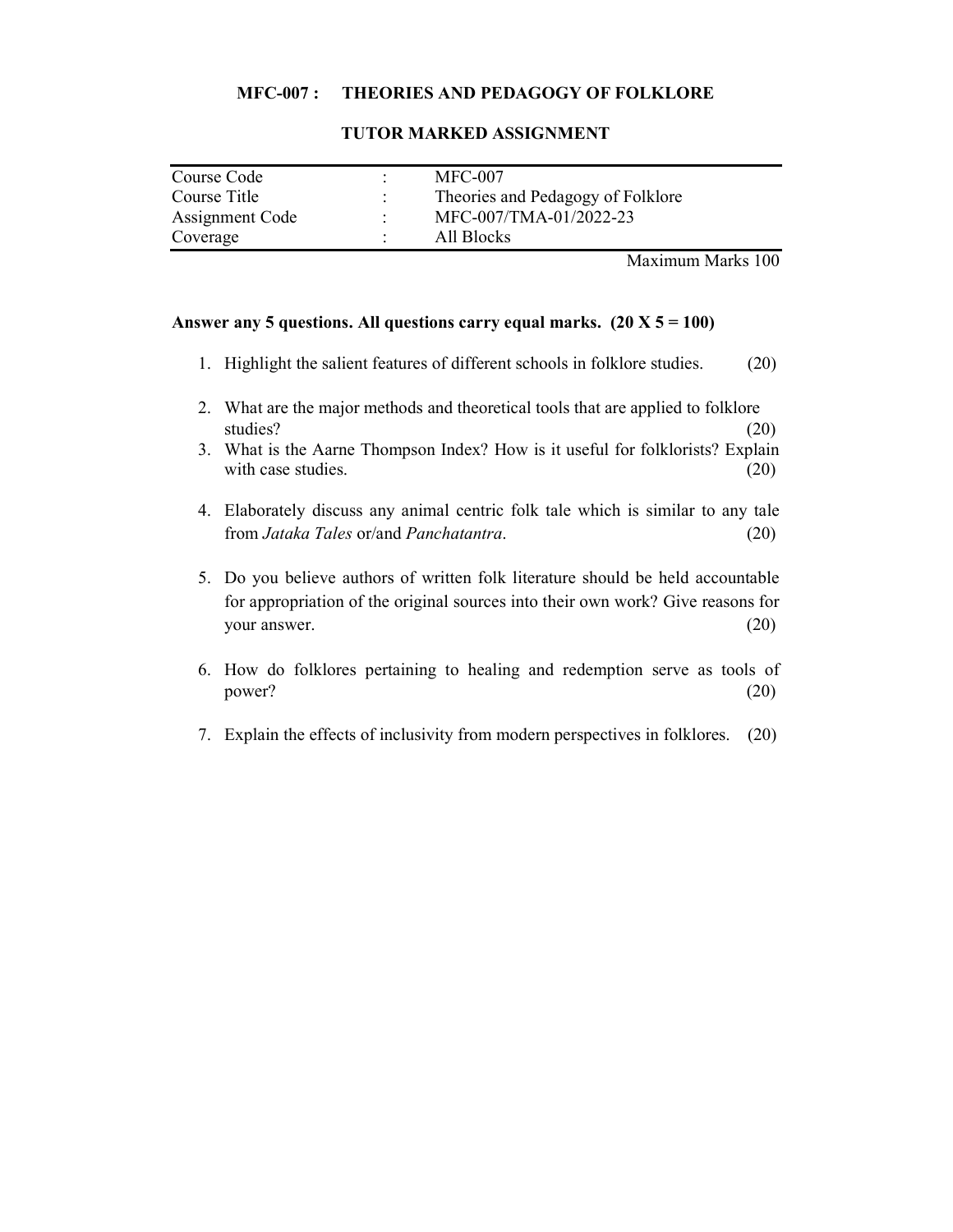# MFC-008 : FOLK REPRESENTATIONS

# TUTOR MARKED ASSIGNMENT

| Course Code     | <b>MFC-008</b>              |
|-----------------|-----------------------------|
| Course Title    | <b>Folk Representations</b> |
| Assignment Code | MFC-008/TMA-01/2022-23      |
| Coverage        | All Blocks                  |

Maximum Marks 100

| 1. | Write a note on the oral epics in India. What are the relationships between<br>Indian folk epics and Sanskrit epics?    | (20) |  |  |  |
|----|-------------------------------------------------------------------------------------------------------------------------|------|--|--|--|
| 2. | What is the contribution to the oral tradition of the tribes?                                                           |      |  |  |  |
| 3. | Discuss A K Ramanujan as a pioneer folklorist.                                                                          | (20) |  |  |  |
| 4. | Habib Tanviras a playwright in the broader framework of<br><b>Discuss</b><br>Contemporary Indian Drama.                 | (20) |  |  |  |
| 5. | Discuss Naga-mandala as a companion play to Hayavadana.                                                                 | (20) |  |  |  |
| 6. | What is Cinderella Complex? Discuss Cinderella Tales bringing out the folk<br>elements.                                 | (20) |  |  |  |
| 7. | How does Joy Harjo's poetry endeavour to resolve the divergences of Nature<br>and transport the world into equilibrium? | (20) |  |  |  |